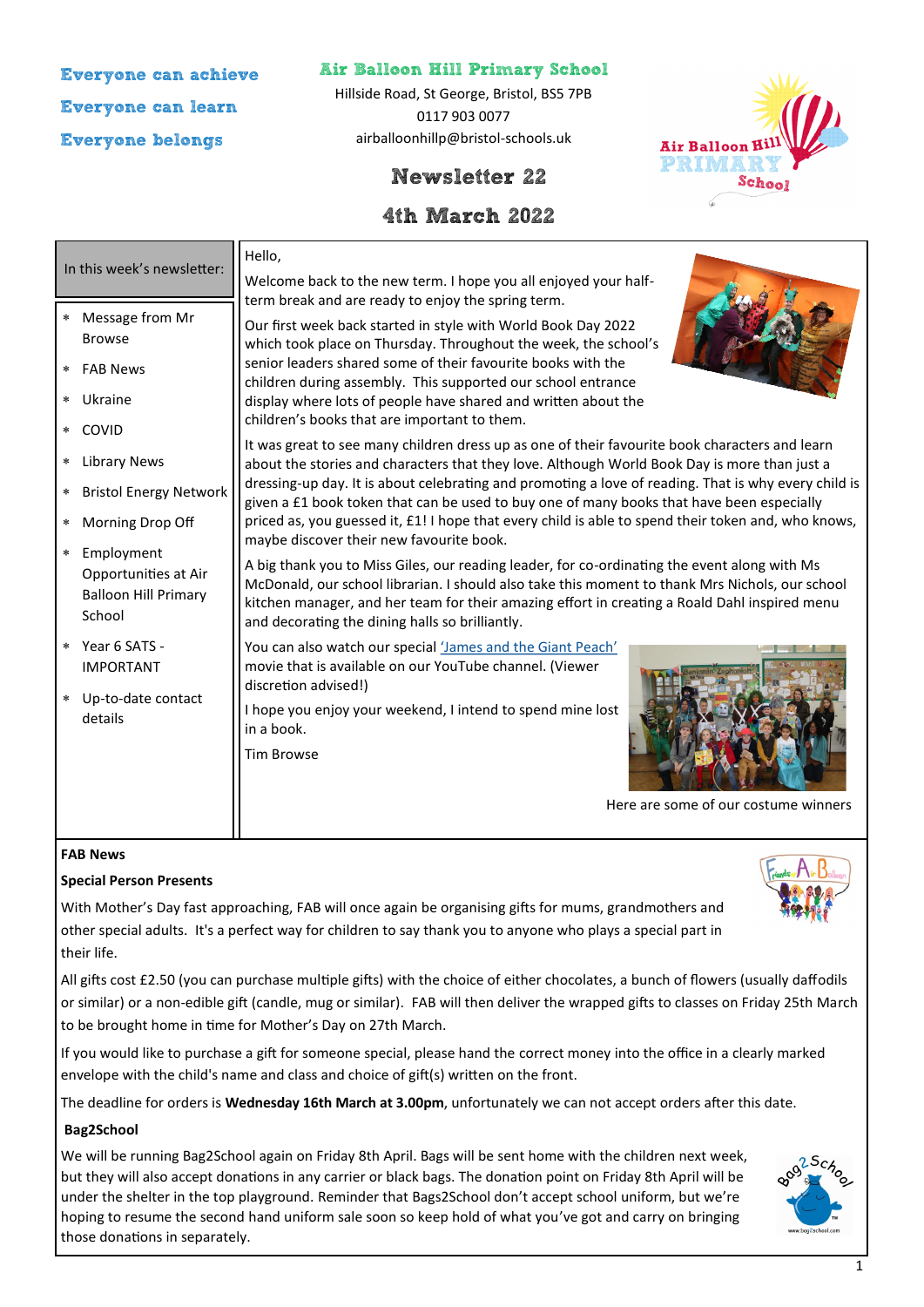#### **Ukraine**

I am sure that I speak for everyone when I say how upsetting it has been to see the events unfold in Ukraine over the last couple of weeks. Times such as these serve to remind us how fragile peace and democracy can be in some places around the world. Our thoughts and hopes for the safety of the many families affected by this crisis go out to the people of Ukraine.

The Air Balloon community is a caring community who value kindness, respect and safety for everyone. It has been extremely moving to see the bags and bags of supplies and resources – donated by the members of our community – build up in our school reception area ready to be collected and sent to those families in Ukraine who need our help and support. Mini mountains of kindness that we hope will find their way to those that need it most.



Thank you to everyone who has donated. We are currently unable to accept any more donations, however, we will update you if this changes.

As a school, we have thought very carefully about how to approach this issue with the children. We are aware that every parent and carer will be making a conscious decision about how to do the same at home. Whilst it is important that children understand why the world is like it is, we have a duty to ensure that this happens in a way which is age-appropriate, proportional and considers individual experiences.

For this reason, we will be exploring the broader issues that the current situation in Ukraine has brought to our attention. These include, looking at the displacement cycle, learning about refugees and why people are forced to leave their country. We will also take this opportunity to look at some inspirational stories of refugees who have gone onto live extraordinary lives that contribute and enrich our society. We will also be looking at how we receive news and information about the world and explore the things that we can do to check if the information we see or hear is reliable.

I am sure you will agree that these are important things for children to learn about considering the backdrop of current world events. It is not our intention to explicitly cover the on-going events in Ukraine. However, it is inevitable that some children will have an awareness of what is going on and some children may find this news upsetting. We are always here to support children who might be feeling sad, worried or scared about anything they see or hear in the news or events they are aware of. We will be reminding children about their trusted adults and identifying these adults that they can talk to if they need to. If you are worried about your child, please do contact your child's class teacher, or Mrs Knight who is our Assistant Head for pastoral and safeguarding. We also might be able to suggest some age-appropriate resources for you to share with your children such as this online [article](https://www.bbc.co.uk/newsround/13865002) from BBC Newsround about what to do if your child is upset by the news.

### **COVID**

Here are some important updates based on national guidance for schools on managing COVID in their settings:

## **Facemasks**

- Masks are no longer required to be worn outside of the school building. (Please respect those who choose to continue to wear a mask and social distancing is still recommended where possible.)
- Masks are still required to be worn inside the school during busy times of the day.
- Parents/carers are required to wear a mask if attending a meeting in school.

### **Suspected cases**

- Anyone displaying the three classic COVID symptoms should book a PCR test and isolate until the test result is returned.
- Children who develop any of the three COVID symptoms should not come to school and will be sent home if their symptoms develop during the school day.

### **Positive cases**

- Whilst it is not a legal requirement for anyone who tests positive to self-isolate, children and/or staff who test positive for COVID must not attend school for the recommended ten-day period if they test positive.
- During this ten-day period, lateral flow tests can be taken from day 5 onwards. After two negative test results, 24 hours apart, children/staff can return to school. Individuals can order their own LFT testing kit [online.](https://www.gov.uk/order-coronavirus-rapid-lateral-flow-tests)
- We ask that parents continue to report to the school if their child tests positive for COVID.
- The school will only inform parents if there is an outbreak of COVID within a school specified bubble.
- Following an outbreak of COVID within the school, leaders will review the school's risk-assessment and inform parents of any changes.